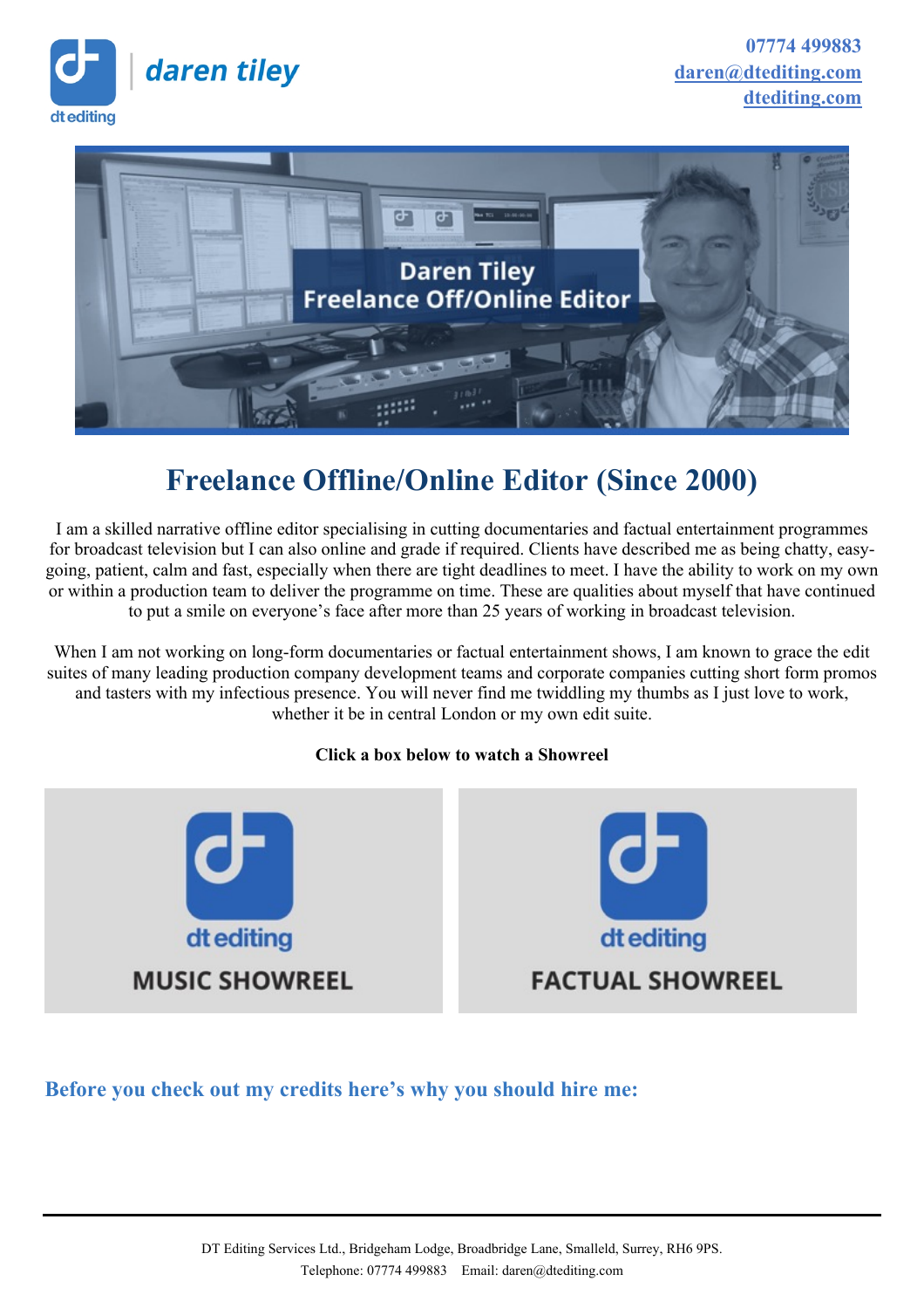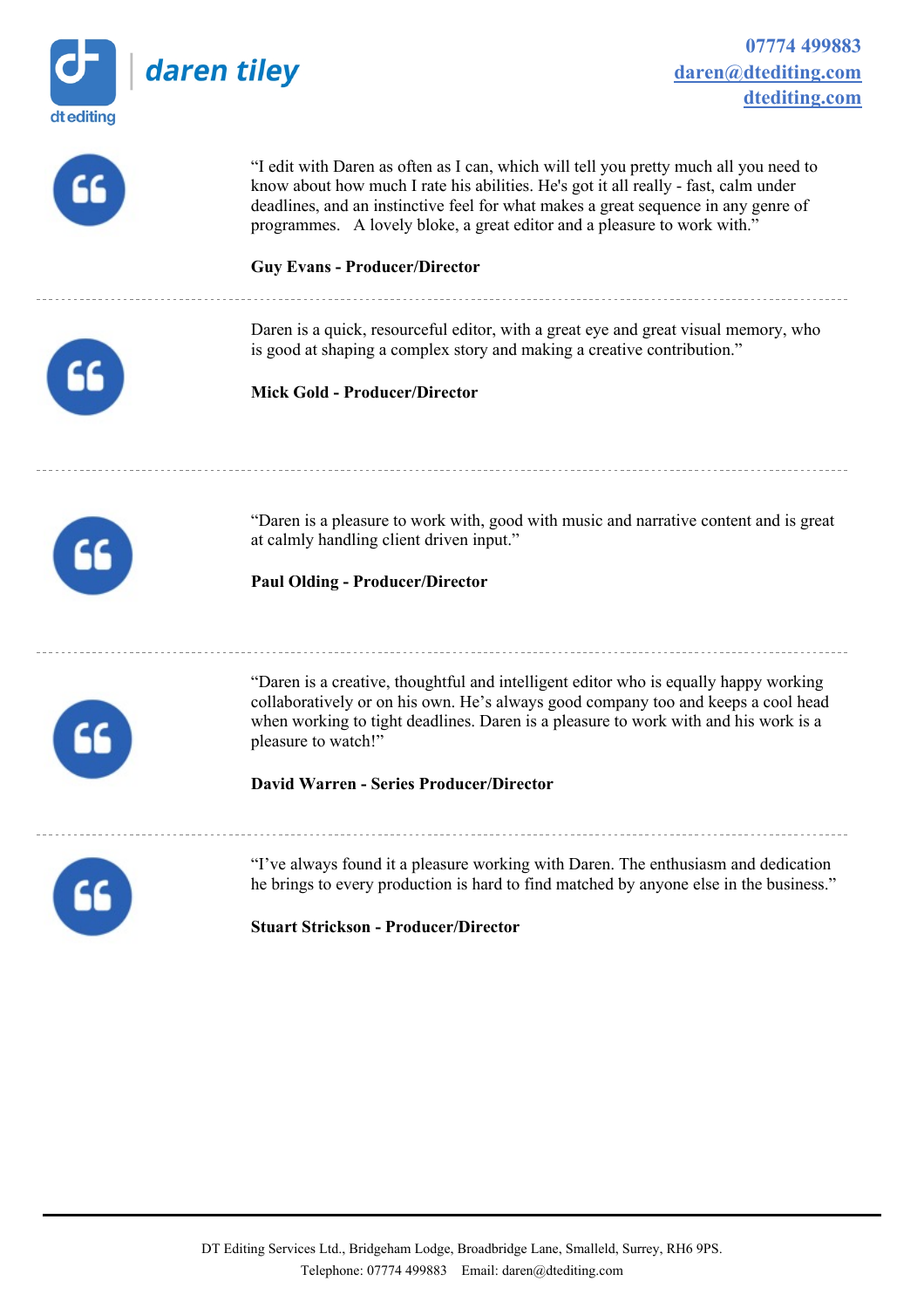

# **Credit List**

#### **MOST RECENT**

| "Accused: Guilty or Innocent" series 2                                                                | 1*60mins (Avid Offline)                           | Brinkworth A&E channel<br><b>USA</b>            |
|-------------------------------------------------------------------------------------------------------|---------------------------------------------------|-------------------------------------------------|
| "Hollywood Icons: Tom Hanks" Series 2                                                                 | 1*90mins (Avid Offline)                           | Viacom Channel 5                                |
| "Secret Spenders" Pilot (Remote)                                                                      | 1*30mins (Avid Offline)                           | South Shore Channel 4                           |
| "The Universe- The Big Bang" (Remote)                                                                 | 1*60mins (Avid Offline)                           | <b>BBC Studios Nova/PBS</b>                     |
| "Exploring The Universe" Brian Cox (Remote)                                                           | 4*5mins (Avid Offline)                            | <b>BBC Studios BBC2</b>                         |
| "Stonehenge" Part sections (Remote)                                                                   | 1*90mins (Avid Offline)                           | Wild Blue Media Discovery<br>Science            |
| "Matt Baker: Our Farm In The Dales" (Post at DT<br>Editing) Series 1                                  | 2*60mins (Avid Offline)<br>4*60mins (Avid Online) | Big Circus Media<br>More $4$ (Ch <sub>4</sub> ) |
| "Britain By Book: Charles Dickens" with Gyles<br>Brandreth (Remote)                                   | 1*90mins (Avid Offline)                           | Viacom CBS<br>Channel 5                         |
| "Secrets Of The Royal Palaces" Series 2 (Remote<br>editing at DT Editing Post)                        | 1*60mins (Avid Offline)                           | Viacom CBS<br>Channel 5                         |
| "Black Classical Music: The Forgotten History" (Post at 1*90mins (Avid Offline/Online)<br>DT Editing) |                                                   | Douglas Road Productions<br>BBC4                |
| "Gospel According To Mica: The Story Of Gospel<br>Music in 6 songs" (Post at DT Editing)              | 1*60mins (Avid Offline/Online)                    | Douglas Road Productions<br>BBC4                |
| "Mystic Britain" Series 2                                                                             | 2*60mins (Avid Offline)                           | <b>Blink Films (Smithsonian</b><br>Channel UK)  |
| "Digging For Britain" Series 8 (Post at DT Editing)                                                   | 1*60mins (Avid Offline)                           | Rare TV BBC4                                    |
| "Trains That Built Britain"                                                                           | 2*60mins (Avid Offline)                           | October Films Ch 5                              |
| "Buried Secrets Of WW2"                                                                               | 1*60mins (Avid Offline)                           | <b>Brook Lapping Nat Geo</b>                    |
| "Inside The Planets With Brian Cox"                                                                   | 5*5mins (Avid Offline)                            | <b>BBC</b> Studios                              |
| "Police Code Zero" Series 1                                                                           | 1*60mins (Avid Offline)                           | Reef TV Ch 5                                    |
| "Soft Cell: Say Hello Wave Goodbye" (Post at DT<br>Editing)                                           | 1*60mins (Avid Offline)                           | Whizkid BBC4                                    |
| "Made In Great Britain"                                                                               | 1*60mins (Avid Offline)                           | Dsp BBC2                                        |
| "Jumbo Jet 50 years in the Sky"                                                                       | 1*60mins (Avid Offline)                           | Elephant House Ch 5                             |
| "Building Britain's Canals: The Grand Union"                                                          | 1*60mins (Avid Offline)                           | Elephant House Ch 5                             |
| "Unsung Heroines: The Lost World Of Female<br>Composers" (Post at DT Editing)                         | 1*60mins (Avid Offline / Online)                  | Douglas Road Productions<br>BBC4                |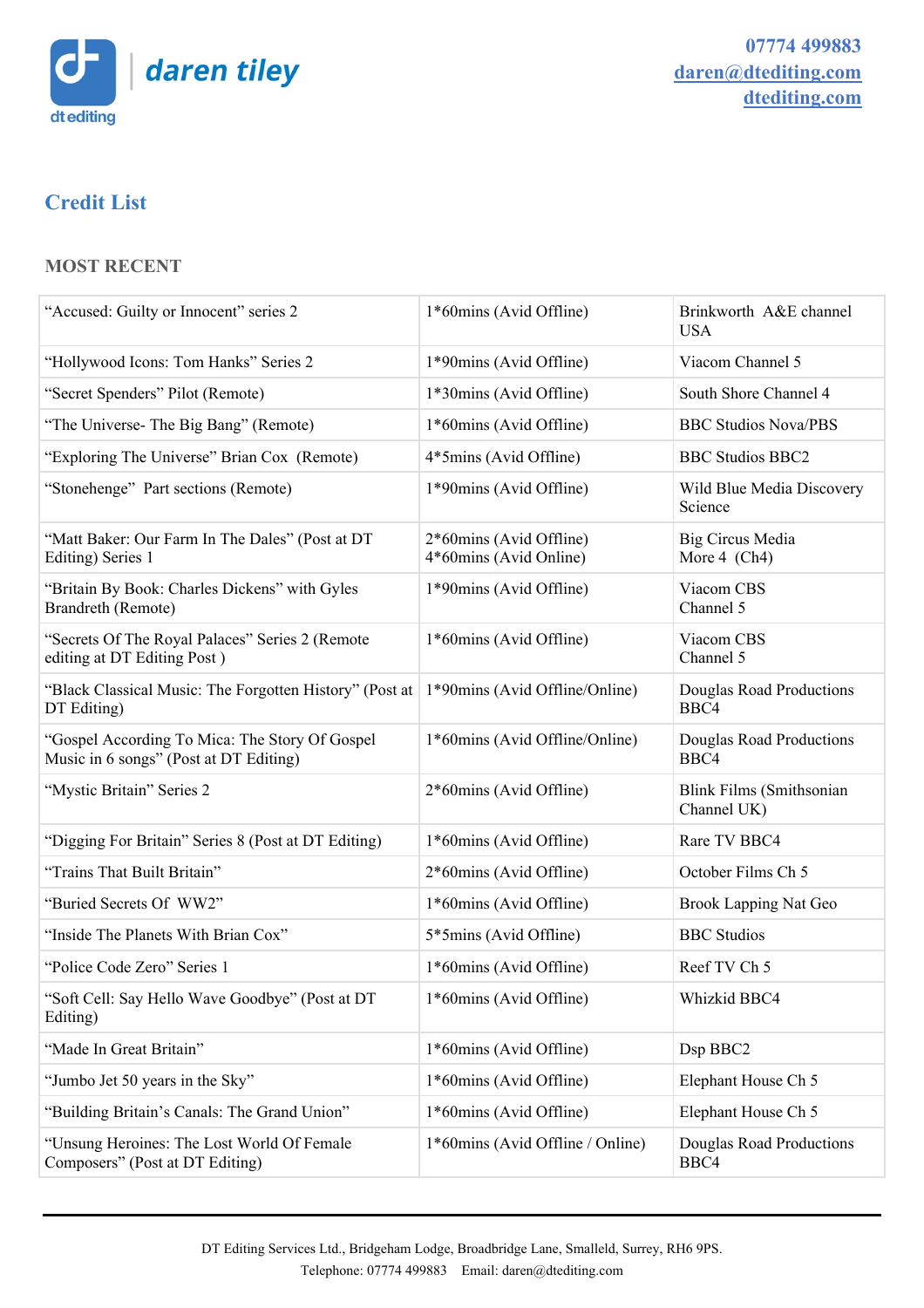

| "Great British Menu" Series 13                               | $6*30$ mins (Avid Offline)          | <b>Optomen Television BBC2</b> |
|--------------------------------------------------------------|-------------------------------------|--------------------------------|
| "Lucy Worsley's Nights At The Opera" (Post at DT<br>Editing) | $2*60$ mins (Avid Offline / Online) | <b>BBC2</b> Reef TV            |

#### **MUSIC DOCUMENTARY**

| "Black Classical Music: The Forgotten History"" (Post<br>at DT Editing)                   | 1*90mins (Avid Offline/Online)   | Douglas Road Productions<br>BBC4 |
|-------------------------------------------------------------------------------------------|----------------------------------|----------------------------------|
| "Gospel According To Mica: The Story Of Gospel"<br>Music in 6 songs" (Post at DT Editing) | 1*60mins (Avid Offline/Online)   | Douglas Road Productions<br>BBC4 |
| "Soft Cell: Say Hello Wave Goodbye" (Post at DT<br>Editing)                               | 1*60mins (Avid Offline)          | Whizkid BBC4                     |
| "Unsung Heroines: The Lost World Of Female"<br>Composers" (Post at DT Editing)            | 1*60mins (Avid Offline / Online) | Douglas Road Productions<br>BBC4 |
| Classic Albums "Carly Simon, No Secrets" (Post at DT<br>Editing)                          | 1*60mins (Avid Offline / Online) | <b>BBC Studios BBC4</b>          |
| "Birth of an Opera" Danielle de Niese "Barber of<br>Seville (Post at DT Editing)          | 1*60mins (Avid Offline / Online) | Trademark Films BBC4             |
| "The Secret of Beethoven's Fifth" (Post at DT Editing)                                    | 1*90mins (FCP Offline/Online)    | Leopard Films BBC2               |
| "Blues America" Ep1 & Ep2                                                                 | $1*60$ mins (Avid Off/Online x2) | <b>BBC Music BBC4</b>            |
| "Eva Cassidy a Timeless Voice" (Post at DT Editing)                                       | 1*60mins (FCP Off/Online)        | Positive Television Sky Arts     |
| "When a Star is Born" Eva Cassidy (Post at DT Editing)                                    | 1*60mins (FCP Offline/Online)    | Positive Television (DVD)        |

#### **LIVING HISTORY DOCUMENTARY**

| "Made In Great Britain"  | 1*60mins (Avid Offline)    | Dsp BBC2             |
|--------------------------|----------------------------|----------------------|
| "Wartime Farm"           | $2*60$ mins (Avid Offline) | Lion Television BBC2 |
| "The Victorian Pharmacy" | 1*60mins (Avid Offline)    | Lion Television BBC2 |

#### **FACTUAL DOCUMENTARY**

| "Hollywood Icons: Tom Hanks" Series 2                               | 1*90mins (Avid Offline) | Viacom CBS<br>Channel 5 |
|---------------------------------------------------------------------|-------------------------|-------------------------|
| "Britain By Book: Charles Dickens" with Gyles<br>Brandreth (Remote) | 1*90mins (Avid Offline) | Viacom CBS<br>Channel 5 |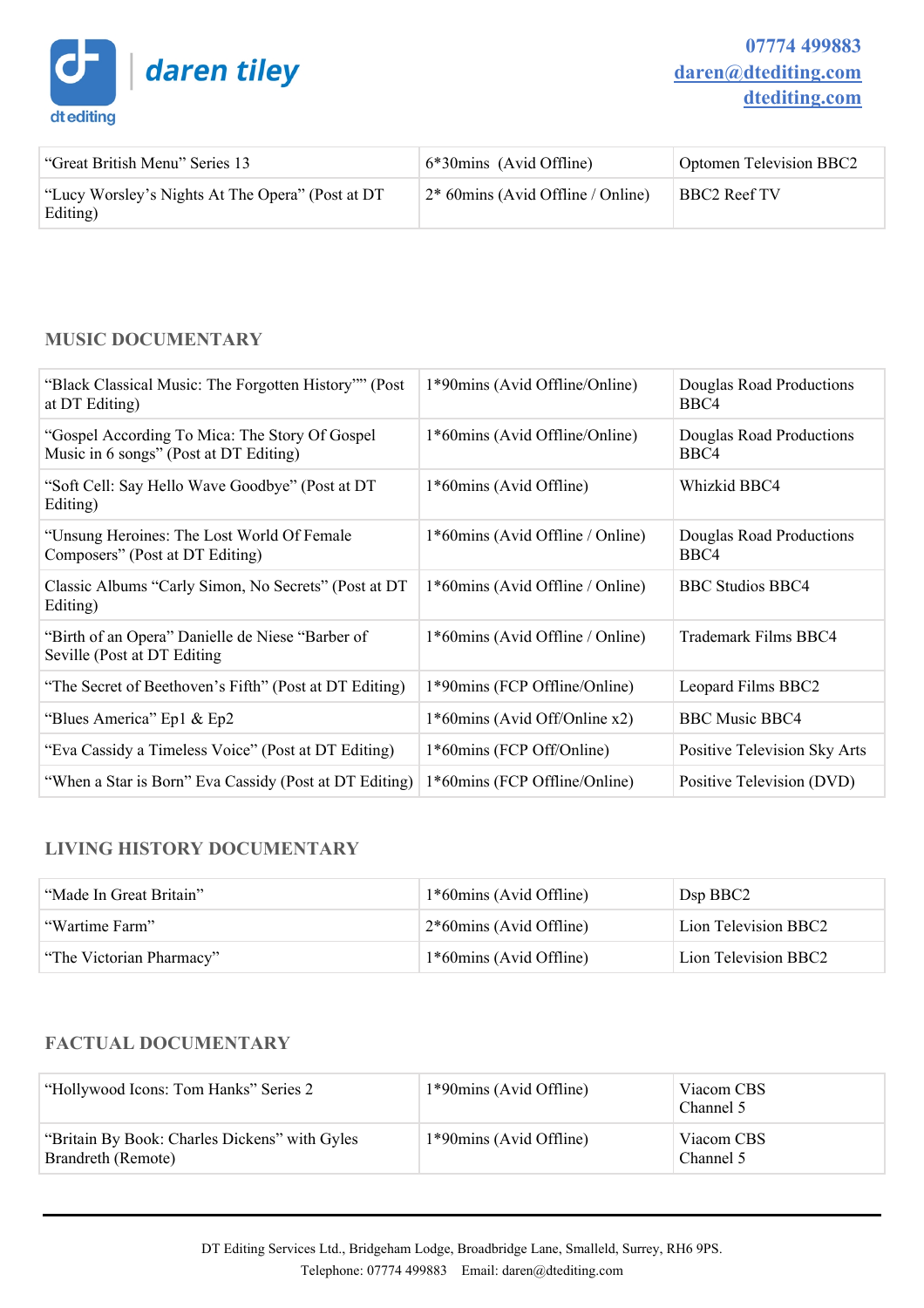daren tiley

dt editing



| "Secrets Of The Royal Palaces" Series 2 (Remote<br>editing at DT Editing Post) | 1*60mins (Avid Offline)            | Viacom CBS<br>Channel 5                        |
|--------------------------------------------------------------------------------|------------------------------------|------------------------------------------------|
| "Mystic Britain" Series 2                                                      | 2*60mins (Avid Offline)            | <b>Blink Films (Smithsonian</b><br>Channel UK) |
| "Digging For Britain" Series 8 (Post at DT Editing)                            | 1*60mins (Avid Offline)            | Rare TV BBC4                                   |
| "Trains That Built Britain"                                                    | 2*60mins (Avid Offline)            | October Films Ch 5                             |
| "Buried Secrets Of WW2"                                                        | 1*60mins (Avid Offline)            | <b>Brook Lapping Nat Geo</b>                   |
| "Inside The Planets With Brian Cox"                                            | 5 <sup>*</sup> mins (Avid Offline) | <b>BBC</b> Studios (Online)                    |
| "Jumbo Jet 50 Years in the Sky"                                                | 1*60mins (Avid Offline)            | Elephant House C 5                             |
| "Building Britain's Canals: The Grand Union"                                   | 1*60mins (Avid Offline)            | Elephant House C 5                             |
| "The Secret of Beethoven's Fifth" (Post at DT Editing)                         | 1*90mins (FCP Offline/Online)      | Leopard Films BBC2                             |
| "Lucy Worsley's Nights At the Opera" (Post at DT<br>Editing)                   | $2*60$ mins                        | <b>BBC2 Reef TV</b>                            |
| "Murderers and Their Mothers"                                                  | 2*60mins (Avid Offline)            | <b>Emporium Productions CBS</b><br>Reality     |
| "Ian Brady 50 Years Behind Bars"                                               | 1*60mins (Adobe Premiere Pro)      | Shiver (ITV) for Channel 5                     |
| "What on Earth" Stitch Edit                                                    | 8*60mins (Avid Offline)            | Wag TV Discovery Science<br><b>US</b>          |
| "How We Got to Now" (Vision) Science Documentary                               | 1*60mins (Avid Offline)            | Nutopia Productions BBC2 /<br><b>PBS</b>       |
| "World War Two in The Pacific"                                                 | 1*60mins (Avid Offline)            | World Media Rights<br>Discovery US Hero's      |
| "Ancient Worlds" (History Doc)                                                 | 3*60mins (FCP Offline)             | <b>BBC BBC2</b>                                |
| "Hammond Meets Moss" (Post at DT Editing)                                      | 1*60mins (FCP Off/Online)          | Hamsters Wheel BBC4                            |
| "A Banker's Guide to Art" (Post at DT Editing)                                 | 1*90mins (FCP Offline/Online)      | Oxford Film & Television<br>BBC4               |
| BBC Arena "Blondes Diana Doors"                                                | 1*60mins (Avid Online)             | <b>BBC BBC2</b>                                |

#### **OBSERVATIONAL DOCUMENTARY**

| "Accused: Guilty or Innocent" series 2                      | 1*60mins (Avid Offline)                           | Brinkworth A&E Channel<br><b>USA</b> |
|-------------------------------------------------------------|---------------------------------------------------|--------------------------------------|
| "Matt Baker: Our Farm In The Dales" (Post at DT<br>Editing) | 2*60mins (Avid Offline)<br>4*60mins (Avid Online) | Big Circus Media<br>More 4 $(Ch4)$   |
| "Police Code Zero" Series 1                                 | 1*60mins (Avid Offline)                           | Reef TV Ch 5                         |
| "Traffic Cops" Series 19                                    | 1*60mins (Avid Offline)                           | Mentorn Ch 5                         |
| "Easy Jet: Inside The Cockpit" (Finishing EP1)              | 1*60mins (Avid Offline)                           | <b>ITN</b> Productions <b>ITV1</b>   |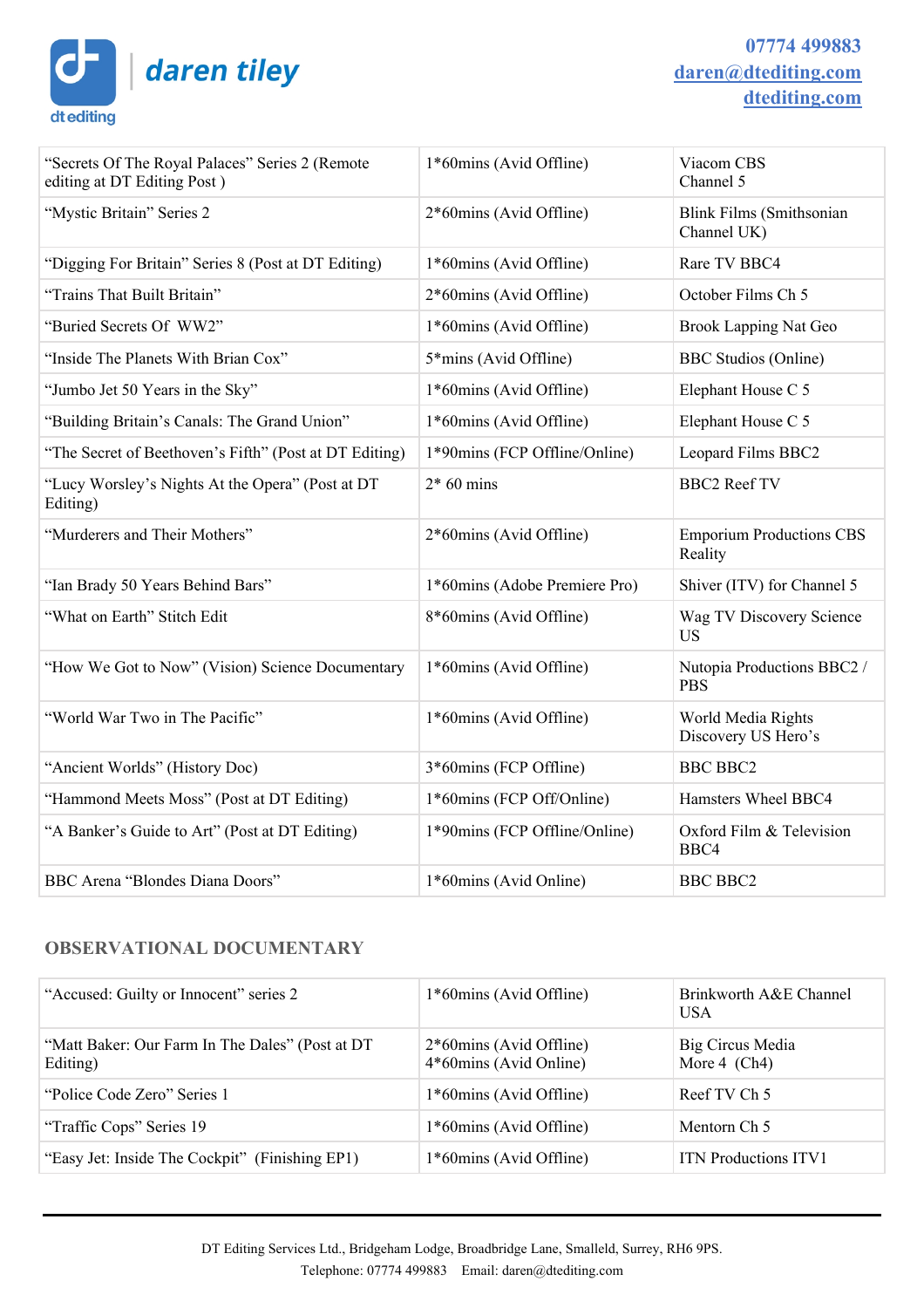

| "United Street" Pilot                        | 1*30mins (Avid Offline) | <b>ITV Shiver for BBC</b>                |
|----------------------------------------------|-------------------------|------------------------------------------|
| "World's Most Dangerous Prisons" Philippines | 1*60mins (Avid Offline) | <b>Emporium Productions</b><br>Channel 5 |
| "Nanna Love: 50 Shades of Granny"            | 1*60mins (Avid Offline) | Barcroft Channel 5                       |
| "Engineering Giants"                         | 2*60mins (Avid Offline) | Lion Television BBC2                     |
| "The Takeover" Pilot TX                      | 1*60mins (Avid Offline) | Channel 4 Victory Television             |
| "Chinese Schools"                            | 1*60mins (Avid Offline) | Lion TV BBC4                             |

#### **DRAMA DOCUMENTARY**

| "Nazi Blue Print"                                 | 2*60mins (Avid Offline)         | Midnight Oil Prods Discovery<br>US Hero's |
|---------------------------------------------------|---------------------------------|-------------------------------------------|
| "Nazi Mega Structures" Series 1                   | 1*60mins (Avid Offline)         | Darlow Smithson (Nat Geo<br>/PBS          |
| "Dead or Alive" Bear Attacks                      | 1*60mins (Avid Offline)         | Darlow Smithson (Nat Geo<br>Wild)         |
| "The Chase Manhunter"                             | 2*60mins (Avid Offline)         | World Media Rights<br>Discovery US        |
| "Myth Hunters" Series 3                           | 1*60mins (Avid Offline)         | World Media Rights History<br>Channel     |
| "Beasts from The East"                            | 1*60mins (Avid Offline)         | CI Channel (Sky)                          |
| "Life Beyond a Box" Norman Fletcher (Spoof Drama) | 1*60mins (Avid Symphony Online) | Wall to Wall BBC1                         |

#### **FACTUAL ENTERTAINMENT**

| "Secret Spenders" Pilot (Remote)                | 1*30mins (Avid Offline)   | South Shore Channel 4                   |
|-------------------------------------------------|---------------------------|-----------------------------------------|
| "Great British Menu" Series 13                  | $6*30$ mins $1*60$ mins   | Optomen Television BBC2                 |
| "Council House Crackdown"                       | $1*30$ mins               | Shine BBC1                              |
| "Four In A Bed" Series 10                       | 3*30mins (Avid Offline)   | Studio Lambert Channel 4                |
| "The Classic Car Show"                          | 1*60mins (Avid Offline)   | Wise Old Fox Productions                |
| "Troy" Titles & Stings                          | 1*5mins (Avid Offline)    | <b>Zig Zag Productions Channel</b><br>4 |
| "Big Dreams Small Spaces" Monty Don             | 2*60mins (Avid Offline)   | BBC2 Lion Television                    |
| "The Great British Garden Revival"              | 1*60mins (Avid Offline)   | <b>Outline Productions BBC2</b>         |
| "Film $2011$ " & Film $2012$ Inserts (2 Series) | 25*5mins (FCP Off/Online) | <b>BBC BBC1</b>                         |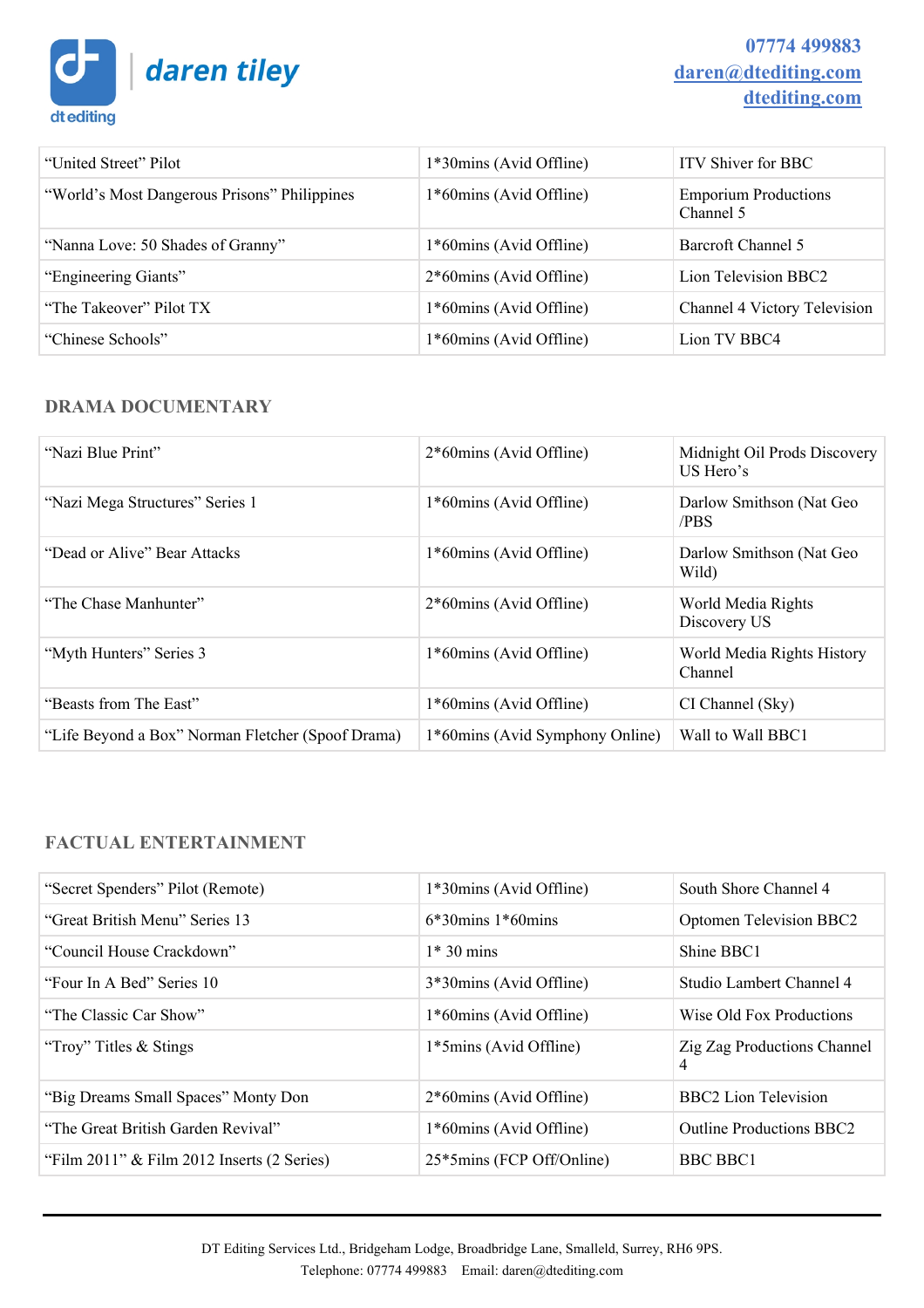daren tiley

dt editing

# **07774 499883 [daren@dtediting.com](mailto:daren@dtediting.com) [dtediting.com](http://dtediting.com/)**

| "The One Show" inserts                         | 8*5mins (FCP Offline)     | <b>BBC BBC1</b>                 |
|------------------------------------------------|---------------------------|---------------------------------|
| "Live In Space" VT Inserts & doc               | 6*5mins (Avid Offline)    | Channel 4 Arrow Media           |
| "Find My Past"                                 | 3*60mins (Avid Offline)   | Lion Television UK<br>Yesterday |
| BBC "Top Gear" Series 5 & 6                    | 6*60mins (Avid Offline)   | BBC BBC2                        |
| "Inside the Human Body" Red Button Interactive | 4*6mins (FCP Off/Online)  | BBC BBC2                        |
| "Mark Lawson Interviews" Anne Robinson         | 1*60mins (FCP Off/Online) | BBC BBC4                        |
| "The Big Idea" Inserts                         | 1*60mins (Avid Offline)   | Ricochet Sky One                |
| "Bang Goes the Theory" inserts (2 series)      | 20*8mins (FCP Offline)    | <b>BBC BBC1</b>                 |
| "Britain's Top Dog"                            | 1*60mins (Avid Offline)   | RDF Channel 4                   |
| "What Not to Wear"                             | 1*60mins (FCP Offline)    | <b>BBC BBC1</b>                 |
|                                                |                           |                                 |

### **CURRENT AFFAIRS / CONSUMER / NEWS**

| "Dispatches" A Year Inside No 10         | 1*60mins (Avid Offline)     | Brooklapping Channel 4 |
|------------------------------------------|-----------------------------|------------------------|
| "Bankers" The Libor Scandal              | 1*60mins (FCP Offline)      | <b>BBC BBC2</b>        |
| "Rogue Restaurants"                      | 2*30mins (FCP Offline)      | <b>BBC BBC1</b>        |
| "Rogue Traders" (3 series)               | 6*30mins (FCP/Avid Offline) | <b>BBC BBC1</b>        |
| BBC "Lifeline"                           | 3*15mins (FCP Offline)      | <b>BBC BBC1</b>        |
| "Crime Watch on The Streets"             | 1*60mins (FCP Offline)      | <b>BBC BBC1</b>        |
| "Crime Watch Special Street Gangs"       | 1*60mins (FCP Offline)      | <b>BBC BBC1</b>        |
| "Crime Watch" Drama Reconstructions      | 3*8mins (Avid Offline)      | <b>BBC BBC1</b>        |
| "The Money Programme" Blair Rich Project | 1*30mins (FCP Offline)      | BBC BBC2               |
| "Conning The Conmen"                     | 6*30mins (Avid Offline)     | <b>BBC BBC3</b>        |

#### **ENTERTAINMENT / REALITY**

| "GoggleBox"                                | 1*60mins (Avid Offline) | Studio Lambert Channel 4           |
|--------------------------------------------|-------------------------|------------------------------------|
| "One Born Every Minute What Happened Next" | 1*60mins (Avid Offline) | Dragonfly Productions<br>Channel 4 |
| "Fearless & Famous"                        | 2*6mins (Avid Offline)  | Channel 4 (Princess Prods)         |
| "House Of Tiny Terrors"                    | 1*60mins (Avid Offline) | Outline BBC3                       |
| "Trust Me I'm a Holiday Rep"               | 1*60mins (Avid Offline) | <b>ITV ITV1</b>                    |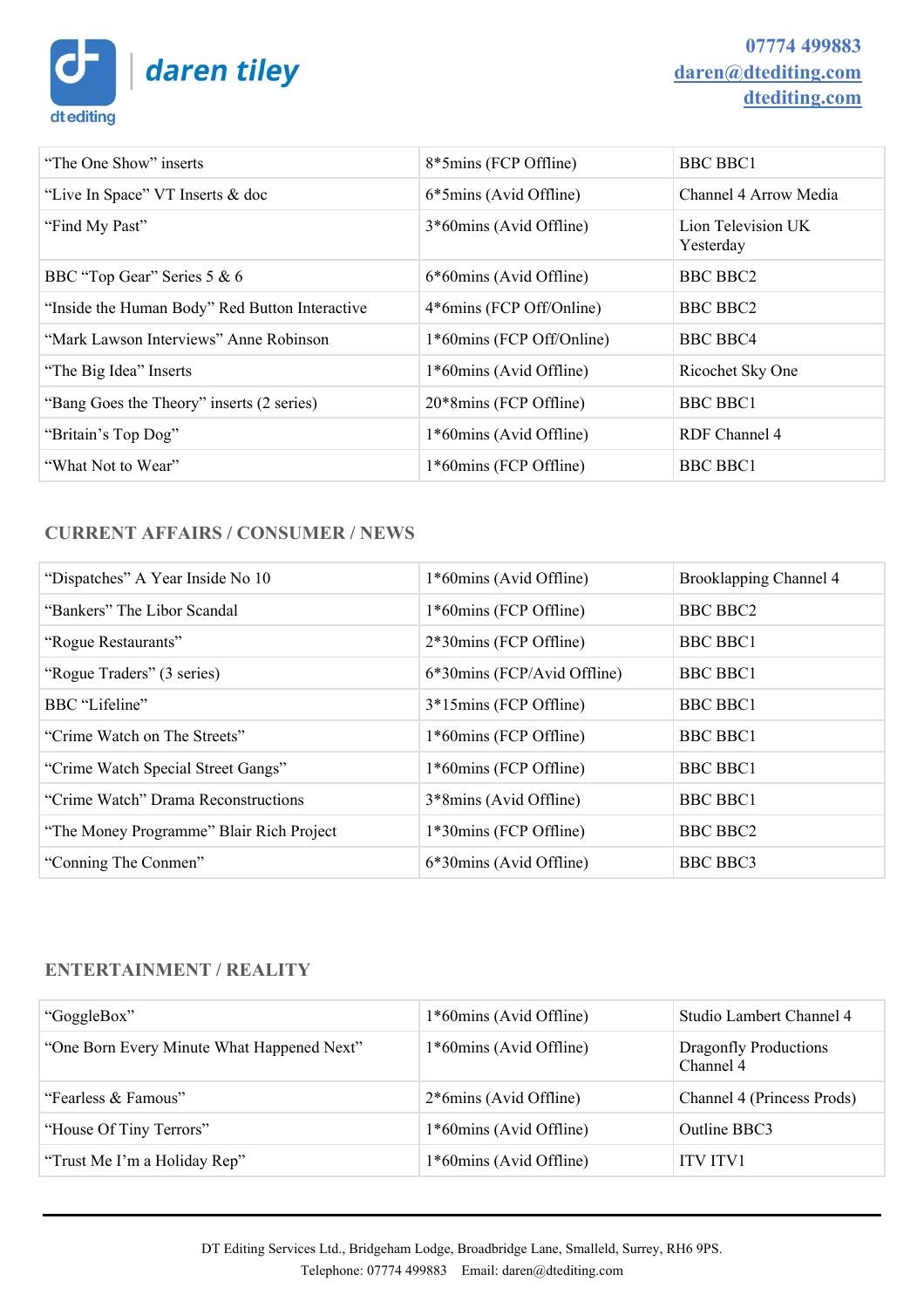daren tiley dt editing

| "The Ferocious Mr Fix It"        | 2*60mins (Avid Offline)         | BBC BBC3               |
|----------------------------------|---------------------------------|------------------------|
| "A Week Of Dressing Dangerously" | 4*30mins (Avid Offline)         | BBC BBC2               |
| The Block (Reality/Makeover)     | 8*60mins (Avid Offline)         | R D F Media ITV1       |
| Rich & Famous ITV1 Inserts       | 1*60mins (Avid Offline)         | Granada ITV            |
| <b>Property Police</b>           | 6*8 Mins (Avid Offline)         | ITV 1 Granada          |
| Club Reps                        | 5*30 Mins (Avid Offline)        | Sky One                |
| Secret Admirer                   | 5*40mins (Avid Symphony Online) | Wall to Wall Channel 4 |
| 5 Things I Hate About You        | 6*30mins (Avid Symphony Online) | Wall to Wall BBC2      |

#### **CHILDREN'S TELEVISION**

| "Richard Hammond's Blast Lab" (2 series) | $20*30$ mins (Avid Offline) | September Films (CBBC) |
|------------------------------------------|-----------------------------|------------------------|
|------------------------------------------|-----------------------------|------------------------|

#### **LIFESTYLE / MAGAZINE / ARTS**

| The Culture Show" Special "Picasso Cubism" | 1*30mins (FCP Offline)   | BBC BBC2                    |
|--------------------------------------------|--------------------------|-----------------------------|
| "The Culture Show" Special "Baz Luhrmann"  | 1*30mins (FCP Offline)   | BBC BBC2                    |
| "The Culture Show" Inserts                 | 14*10mins (FCP Offline)  | BBC BBC2                    |
| "The One Show" inserts                     | 25*5mins (FCP Offline)   | BBC BBC1                    |
| "Richard & Judy inserts"                   | 3*5mins (FCP Off/Online) | Channel 4                   |
| "20 Worst Design Crimes"                   | 1*60mins (Avid Offline)  | Ricochet South Channel 5    |
| This Morning (2000-2003) Features/Inserts  | (Avid Off/Online)        | ITV1 Granada                |
| T4 "Pop World" Features                    | (Avid Off/Online)        | At it Productions Channel 4 |

#### **SPORTS**

| A Year in the life Of Steven Gerrard | $1*60$ mins (Avid Offline) | Input Media Sky One |
|--------------------------------------|----------------------------|---------------------|
|                                      |                            |                     |

#### **COOKERY**

| "Great British Menu" Series 13           | $6*30$ mins 1*60mins    | Optomen Television BBC2 |
|------------------------------------------|-------------------------|-------------------------|
| "Kitchen Impossible with Michel Roux Jr" | 1*60mins (Avid Offline) | TwoFour Channel 4       |
| "Ramond Blanc's Kitchen Secrets"         | 1*30mins (Avid Offline) | BBC <sub>2</sub>        |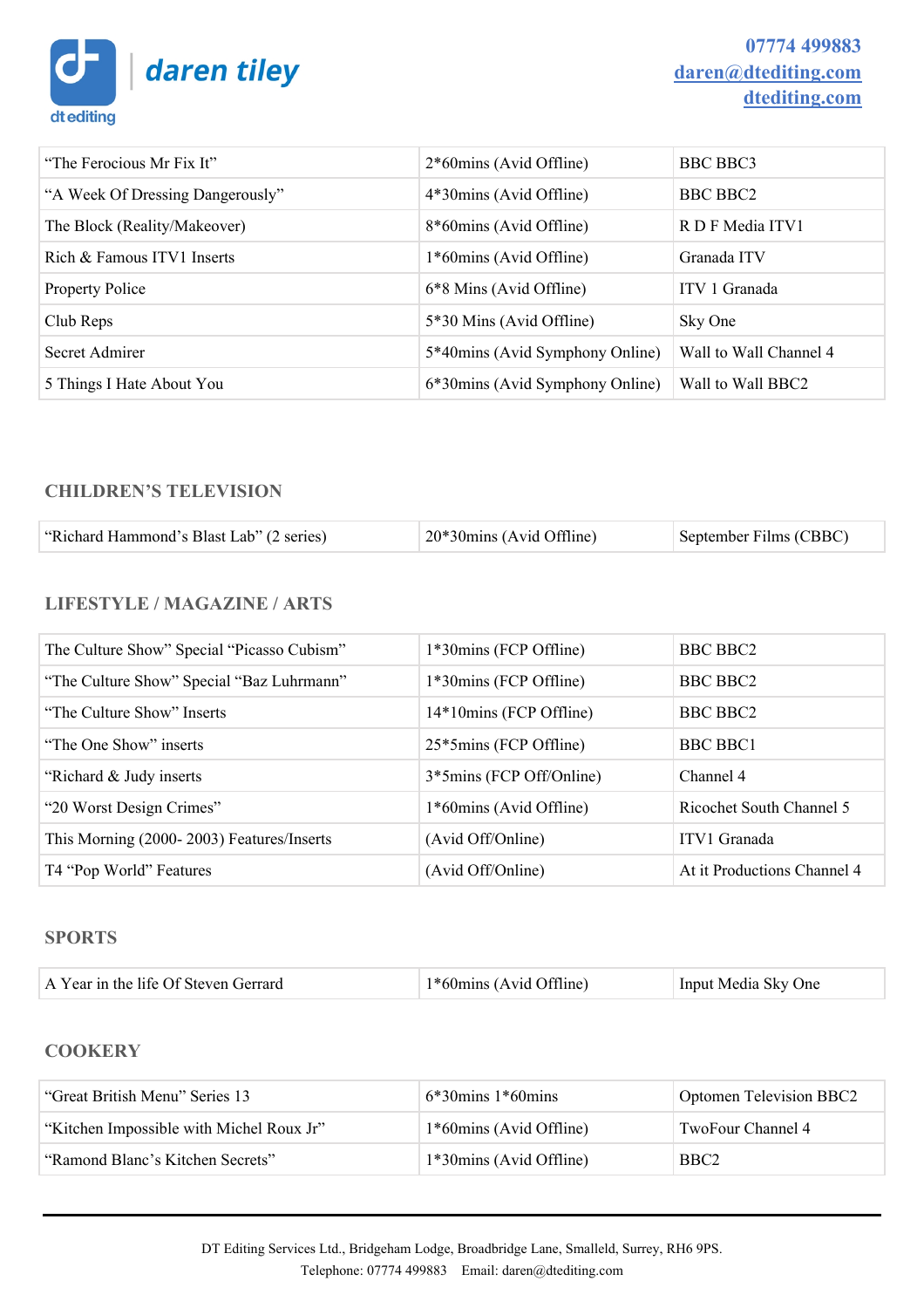

| "Nigella Kitchen"                           | 2*30mins (Avid Offline)                    | BBC <sub>2</sub>   |
|---------------------------------------------|--------------------------------------------|--------------------|
| "Heston Blumenthal In Search of Perfection" | 3*30mins (FCP Offline) Bafta<br>Nomination | BBC BBC2           |
| "Waitrose TV"                               | 4*5mins (Avid Offline)                     | Betty (For Online) |
| "Chinese Food Made Easy"                    | 3*30mins (Avid Offline)                    | Lion TV (BBC2)     |

#### **TRAVEL**

| Worlds 20 Best (Hotels)                | 3*60mins (Avid Offline)     | R D F Media Channel 5 |
|----------------------------------------|-----------------------------|-----------------------|
| Holiday You Call The Shots (2002-2003) | 15*30mins (Avid Off/Online) | <b>BBC BBC1</b>       |
| <b>BBC Holiday (2002-2005)</b>         | 70*8mins (Avid Offline)     | <b>BBC BBC1</b>       |

#### **PROMO'S & TASTERS TAPES**

| "Pimp My Ride" MTV Promo" | $2*30$ secs (FCP Off/Online) | MTV         |
|---------------------------|------------------------------|-------------|
| Nickelodeon Promos        | 30*30Secs (Avid Off/Online)  | Nickelodeon |

I consent to you keeping my details on file and distributing for employment purposes.

# **Programme Clips**

**Click a box below to watch the programme clips:**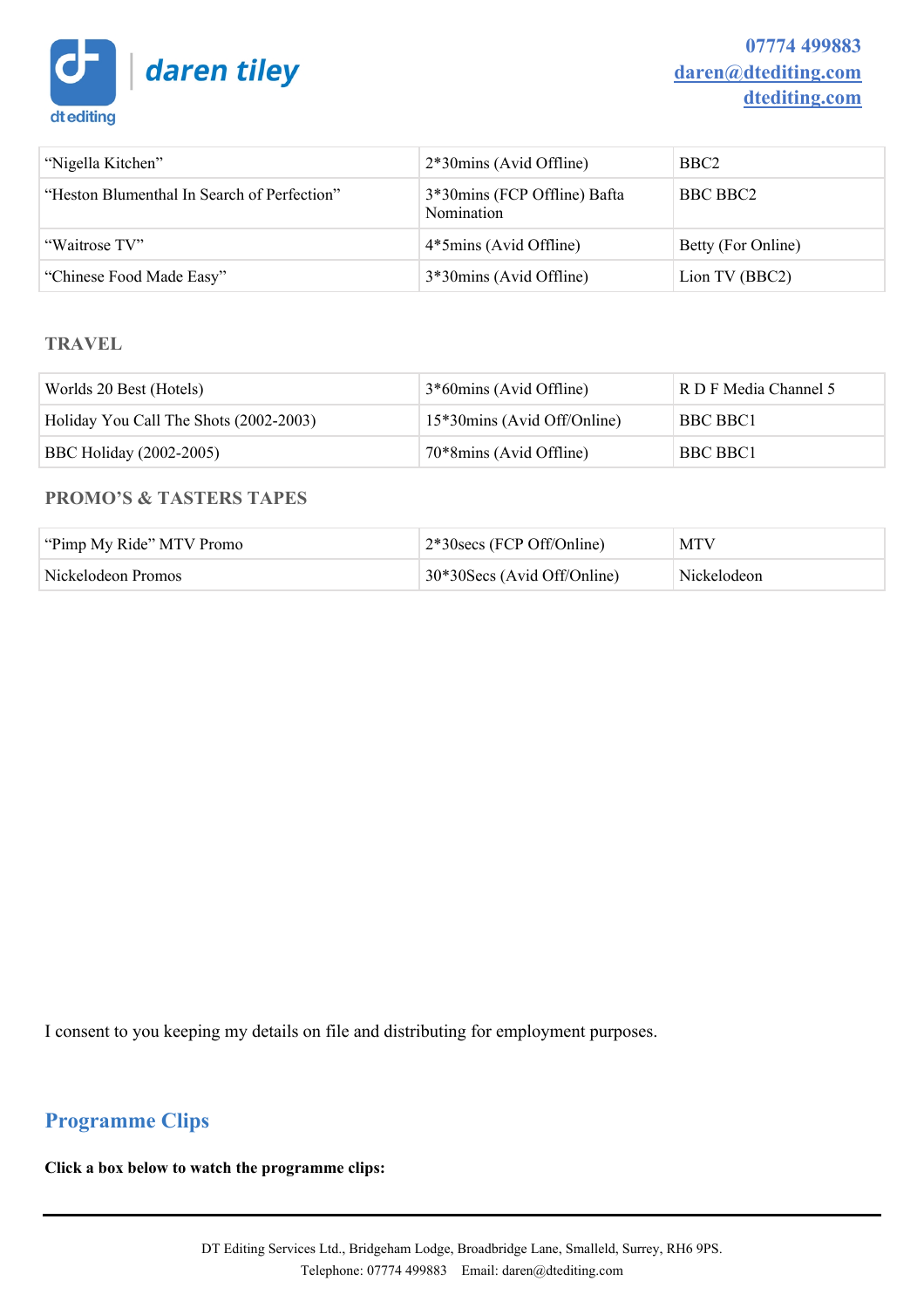

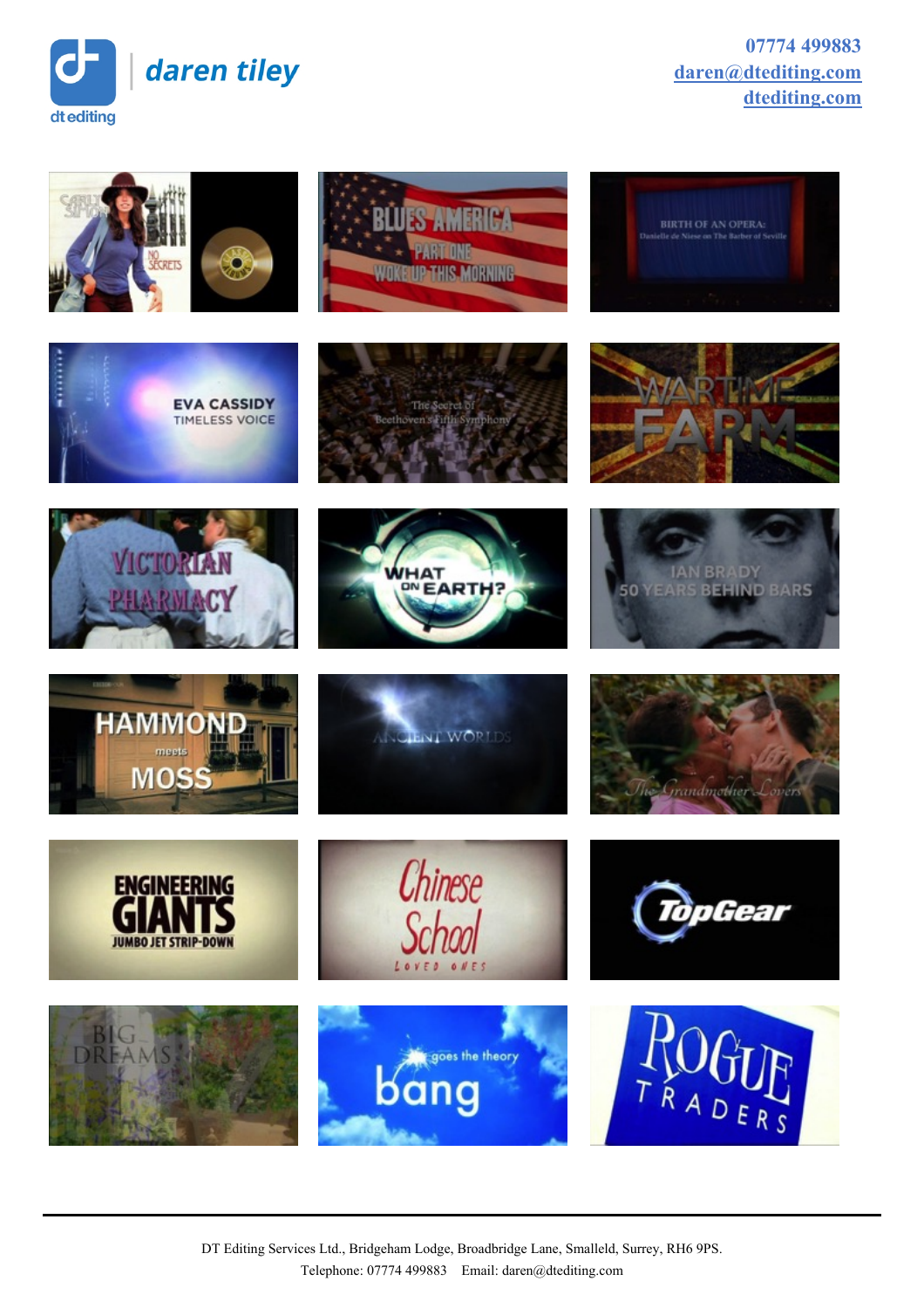

**07774 499883 [daren@dtediting.com](mailto:daren@dtediting.com) [dtediting.com](http://dtediting.com/)**



# **Experience**

**M2 Television** (November 1997 - March 2000) Senior Online editor working across both Soho and Camden sites using linear digital edit suites Avid Online and basic Editbox work.

**P.M.P.P** (April 1997 - November 1997)